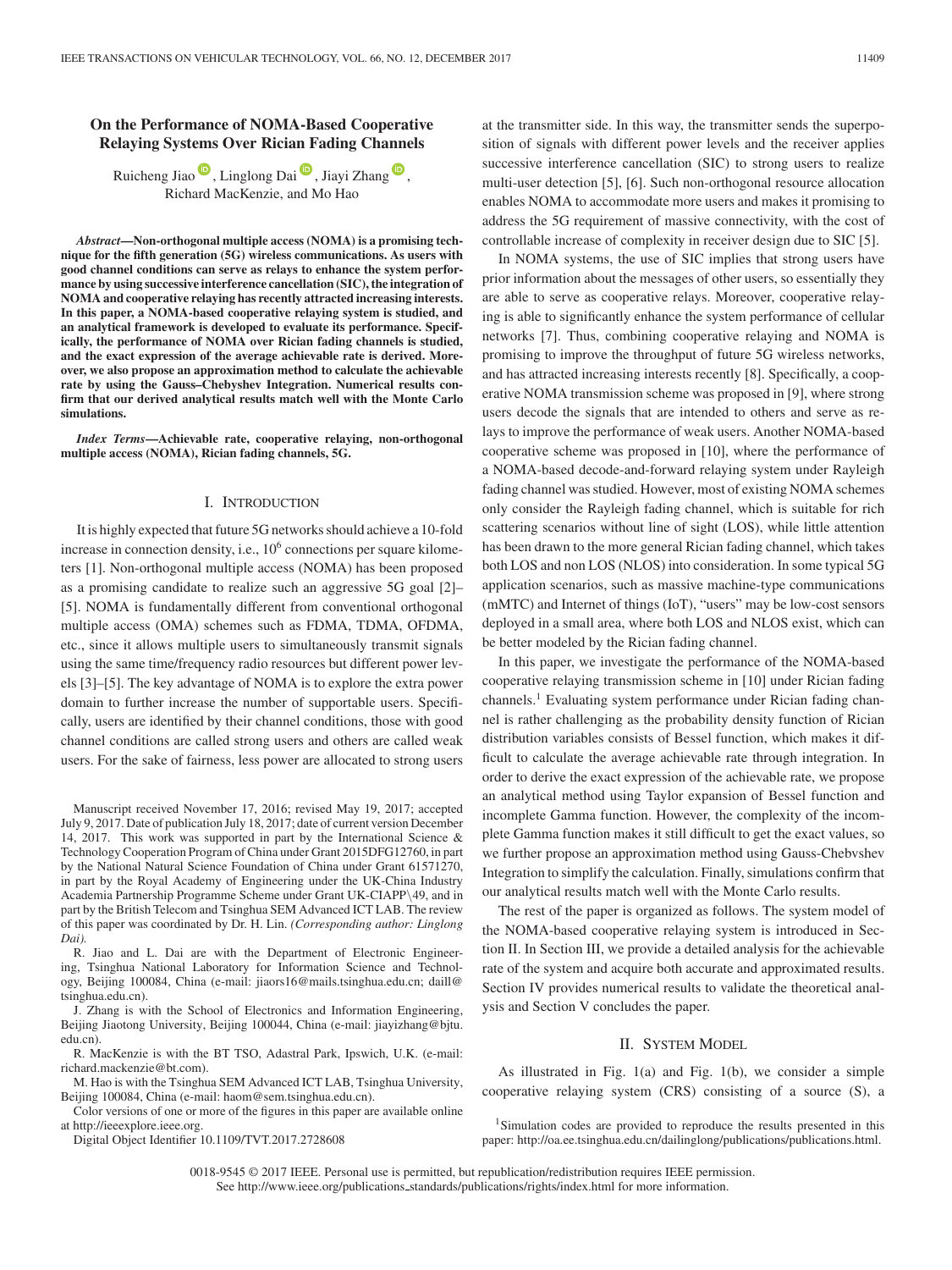

Fig. 1. System models of two cooperative relaying systems: (a) Traditional cooperative relaying systems; (b) NOMA-based cooperative relaying systems.

decode-and-forward relay (R) which works in half-duplex mode, and a destination (D). We assume that all links between them (i.e., S-to-D, Sto-R, and R-to-D) are available. The independent Rician fading channel coefficients of S-to-D, S-to-R, and R-to-D links are denoted as  $h_{SD}$ ,  $h_{\text{SR}}$ , and  $h_{\text{RD}}$ , with the average powers of  $\Omega_{\text{SD}}$ ,  $\Omega_{\text{SR}}$ , and  $\Omega_{\text{RD}}$ , re-<br>exectively It is also assumed that  $\Omega$   $\leq \Omega$  , since in general the path spectively. It is also assumed that  $\Omega_{SD} < \Omega_{SR}$ , since in general the path loss of the S-to-D link is usually worse than that of the S-to-R link [10].

In the traditional CRS presented in Fig.  $1(a)$ , the source transmits  $s<sub>1</sub>$  to the relay and destination in the first time slot. Then in the second time slot, the relay transmits  $s_1$  to the destination. In this way, the destination only receives one signal in two time slots.

In the NOMA-based CRS showed in Fig. 1(b), the destination is able to receive two different signals in two time slots, so it outperforms the traditional CRS in terms of throughput. Specifically, in the first time slot, the source transmits the superposition of two different data symbols  $s_1$  and  $s_2$  to the relay and the destination as follows:

$$
t = \sqrt{a_1 P_t} s_1 + \sqrt{a_2 P_t} s_2,
$$
 (1)

where  $s_i$  denotes the  $i$ -th data symbol with normalized power  $E[|s_i|^2] = 1$ ,  $P_t$  is the total transmit power, and  $a_i$  is the power allocation coefficient. It is noted that  $a_1 + a_2 = 1$ , and  $a_1 > a_2$  due to  $\Omega_{SD}^2 < \Omega_{SR}^2$  [5]. Thus, the received signals  $r_{SR}$  and  $r_{SD}$  at the relay and the destination in the first time slot are respectively expressed as

$$
r_{\rm SR} = h_{\rm SR} \left( \sqrt{a_1 P_t} s_1 + \sqrt{a_2 P_t} s_2 \right) + n_{\rm SR}, \tag{2}
$$

$$
r_{\rm SD} = h_{\rm SD} \left( \sqrt{a_1 P_t} s_1 + \sqrt{a_2 P_t} s_2 \right) + n_{\rm SD},\tag{3}
$$

where  $n_{\text{SR}}$  and  $n_{\text{SD}}$  denote the additive white Gaussian noise (AWGN) with zero mean and variance  $\sigma^2$ . The destination only decodes symbol  $s_1$  by treating symbol  $s_2$  as noise, while the relay acquires symbol  $s_2$ from (1) using SIC. Thus, the received signal-to-interference plus noise ratios (SINRs) for symbols  $s_1$  and  $s_2$  at the relay can be respectively obtained as

$$
\gamma_{\rm SR}^1 = \frac{|h_{\rm SR}|^2 a_1 P_t}{|h_{\rm SR}|^2 a_2 P_t + \sigma^2},\tag{4}
$$

$$
\gamma_{\rm SR}^2 = \frac{|h_{\rm SR}|^2 a_2 P_t}{\sigma^2},\tag{5}
$$

and the received SINR for symbol  $s_1$  at the destination is obtained as

$$
\gamma_{\rm SD} = \frac{|h_{\rm SD}|^2 a_1 P_t}{|h_{\rm SD}|^2 a_2 P_t + \sigma^2}.
$$
\n(6)

In the second time slot, only the relay transmits the decoded symbol  $s_2$  with full power  $P_t$  to the destination. Assuming that the relay can perfectly decode symbol  $s_2$  in the first time slot [5], the received signal at the destination in the second time slot can be expressed as

$$
r_{\rm RD} = h_{\rm RD} \sqrt{P_t} s_2 + n_{RD},\tag{7}
$$

where  $n_{\rm RD}$  is the AWGN with zero mean and variance  $\sigma^2$ , and the received SINR for symbol  $s_2$  in (7) can be obtained as

$$
\gamma_{\rm RD} = \frac{|h_{\rm RD}|^2 P_t}{\sigma^2}.
$$
 (8)

As the expressions for received signals and SINRs are already acquired, we will calculate both the exact and approximated achievable rates in the NOMA-based CRS in the next section.

### III. ACHIEVABLE RATE ANALYSIS AND APPROXIMATION

In this section, we first derive the exact expression of the average achievable rate of the NOMA-based CRS over Rician fading channel. As the exact value of achievable rates are difficult to calculate, we further propose an approximation method using Gauss-Chebyshev Integration to simplify the numerical calculation.

### *A. Achievable Rate Analysis*

In this subsection, we analyze the average achievable rate of  $s_1$ and  $s_2$ . Let  $\lambda_{SD} \triangleq |h_{SD}|^2$ ,  $\lambda_{SR} \triangleq |h_{SR}|^2$ ,  $\lambda_{RD} \triangleq |h_{RD}|^2$ , and  $\rho \triangleq$  $P_t / \sigma^2$ , where  $\rho$  represents the transmit SNR. As both the relay and the destination must successfully decode  $s_1$  and  $s_2$ , the rates of these two signals should be lower than the rates of both links calculated by Shanon formula, so the achievable rate is the minimum of the rates of two different links. According to [10], we can obtain the achievable rates  $C_{s_1}$  and  $C_{s_2}$  of signals  $s_1$  and  $s_2$  respectively as

$$
C_{s_1} = \frac{1}{2} \min \{ \log_2(1 + \gamma_{SD}), \log_2(1 + \gamma_{SR}^1) \}
$$
  
=  $\frac{1}{2} \log_2 (1 + \min \{ \lambda_{SD}, \lambda_{SR} \} \rho)$   
 $- \frac{1}{2} \log_2 (1 + \min \{ \lambda_{SD}, \lambda_{SR} \} \rho a_2),$  (9)  

$$
C_{s_2} = \frac{1}{2} \min \{ \log_2(1 + \gamma_{SR}^2), \log_2(1 + \gamma_{RD}) \}
$$
  
=  $\frac{1}{2} \log_2 (1 + \min \{ a_2 \lambda_{SR}, \lambda_{RD} \} \rho).$  (10)

Let  $z_1 \triangleq \min\{\lambda_{\text{SR}}, \lambda_{\text{SD}}\}$ ,  $z_2 \triangleq \min\{a_2\lambda_{\text{SR}}, \lambda_{\text{RD}}\}$ . According to [11], we can get the cumulative distribution function (CDF) of  $z_1$  as

$$
F(z_1) = 1 - A_x A_y \sum_{k=0}^{\infty} \sum_{n=0}^{\infty} \widetilde{B}_x(n) \widetilde{B}_y(k) \Gamma(n+1, a_x z_1)
$$
  
 
$$
\times \Gamma(k+1, a_y z_1)
$$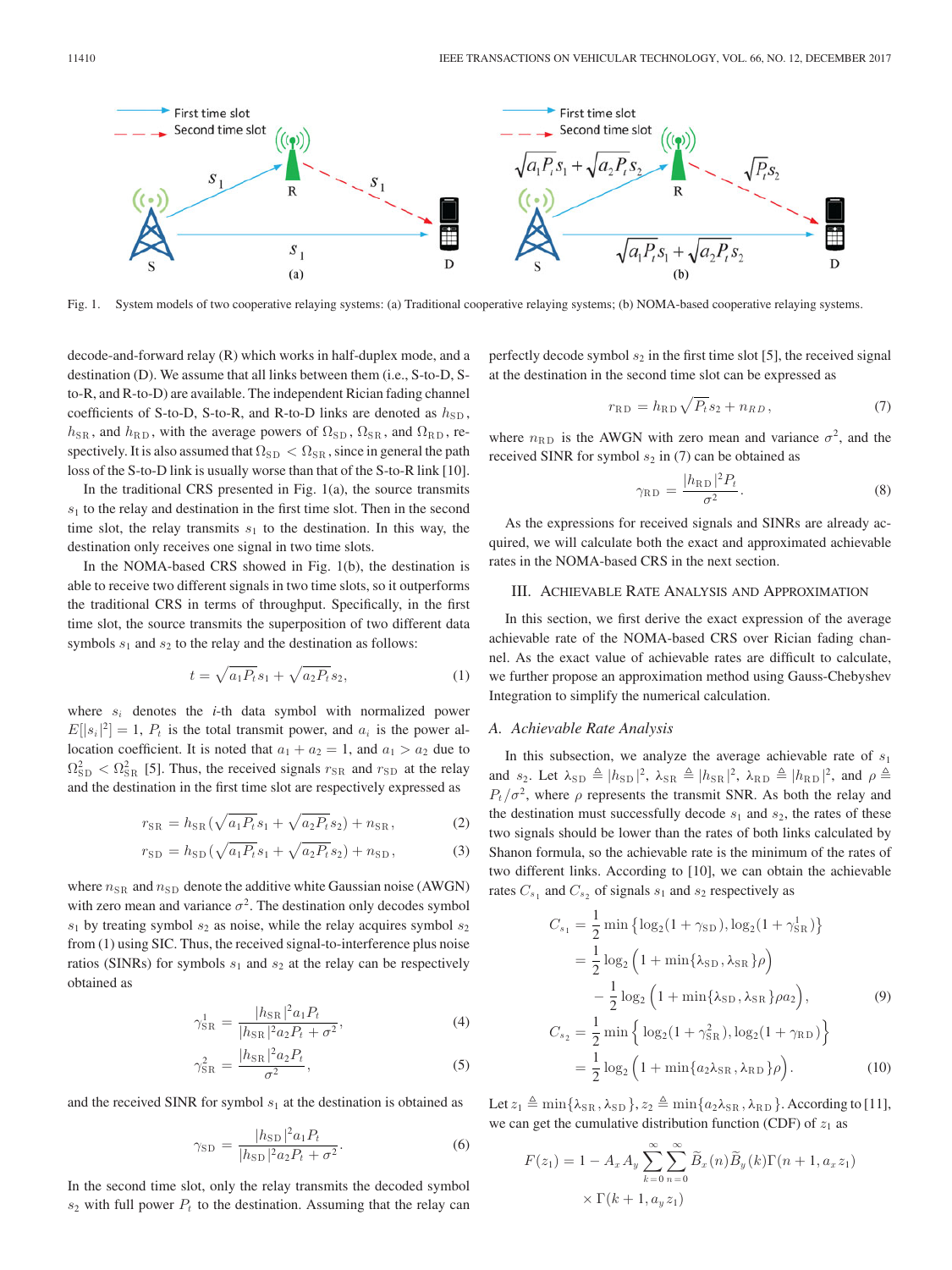$$
\stackrel{(a)}{=} 1 - A_x A_y \sum_{k=0}^{\infty} \sum_{n=0}^{\infty} \widetilde{B}_x(n) \widetilde{B}_y(k) n! k! e^{-(a_x + a_y) z_1}
$$
\n
$$
\times \sum_{i=0}^{n} \sum_{j=0}^{k} \frac{a_x^i a_y^j}{i! j!} z_1^{i+j},
$$
\n(11)

where  $B_x(n) = (K_x^n (1 + K_x)^n) / (\Omega_x^n (n!)^2), B_y(k) = (K_y^k (1 + K_x)^{k}) / (\Omega_x^k (k!)^2)$  $(K_y)^k$ / $((\Omega_y^k(k!)^2), a_x = (1 + K_x)/\Omega_x, a_y = (1 + K_y)/\Omega_y, A_x =$  $a_x e^{-K_x}$ ,  $A_y = a_y e^{-K_y}$ ,  $\widetilde{B}_x(n) = B_x(n)/a_x^{n+1}$ ,  $\widetilde{B}_y(k) = B_y(k)/a_x^{n+1}$ . The subscript a denotes the S to D link at denotes the S to  $a_n^{k+1}$ . The subscript x denotes the S-to-D link, y denotes the S-to-R link,  $w$  denotes the R-to-D link, and  $K$  is the Rician factor. Note that the expansion form of incomplete Gamma function is used for the second equality (a) of (11).

Then, we prove the convergence of the infinite summation in (11) as follows.

*Proof:* Let  $P_x = (K_x(1 + K_x))/\Omega_x$ ,  $Q_y = (K_y(1 + K_y))/\Omega_y$ , we have

$$
\frac{\Gamma(n+1, a_x z_1)}{n!} < \frac{\Gamma(n+1)}{n!} < 1,\tag{12}
$$
\n
$$
\frac{\Gamma(k+1, a_x z_1)}{\Gamma(n+1)}
$$

$$
\frac{\Gamma(k+1, a_y z_1)}{n!} < \frac{\Gamma(n+1)}{n!} < 1,\tag{13}
$$

then

$$
A_x A_y \sum_{k=0}^{\infty} \sum_{n=0}^{\infty} \widetilde{B}_x(n) \widetilde{B}_y(k) \Gamma(n+1, a_x z_1) \Gamma(k+1, a_y z_1)
$$
  
=  $A_x A_y \sum_{k=0}^{\infty} \sum_{n=0}^{\infty} \frac{P_x^n}{n!} \frac{Q_y^k}{k!} \frac{\Gamma(n+1, a_x z_1)}{n!} \frac{\Gamma(k+1, a_y z_1)}{k!}$   
<  $A_x A_y \sum_{k=0}^{\infty} \sum_{n=0}^{\infty} \frac{P_x^n}{n!} \frac{Q_y^k}{k!}$   
=  $A_x A_y e^{P_x + Q_y}$ .

The final value will not change as  $k$  or  $n$  increases, so the infinite summation in  $(11)$  is convergent.

Similarly, we can obtain the CDF of  $z_2$  as follows:

$$
G(z_2) = 1 - A_w A_y \sum_{n=0}^{\infty} \sum_{k=0}^{\infty} \widetilde{B}_w(n) \widetilde{B}_y(k) \Gamma(n+1, a_w z_2)
$$
  
 
$$
\times \Gamma\left(k+1, \frac{a_y}{a_2} z_2\right)
$$
  

$$
= 1 - A_w A_y \sum_{k=0}^{\infty} \sum_{n=0}^{\infty} \widetilde{B}_w(n) \widetilde{B}_y(k) n! k! e^{-(a_w + \frac{a_y}{a_2}) z_2}
$$
  

$$
\times \sum_{i=0}^n \sum_{j=0}^k \frac{a_w^i (\frac{a_y}{a_2})^j}{i! j!} z_2^{i+j}, \qquad (14)
$$

where the parameters in  $(14)$  are similarly defined as those in  $(11)$ .

After the CDF of  $z_1 \triangleq \min\{\lambda_{\text{SR}}, \lambda_{\text{SD}}\}$  has been obtained as (11), we can substitute it into (9), and then the average achievable rate  $C_{s_1}$ of the signal  $s_1$  as shown in (9) can be expressed as

$$
C_{s_1} = \frac{1}{2} \int_0^\infty \left[ \log_2(1 + z_1 \rho) - \log_2(1 + z_1 \rho a_2) \right] dF(z_1)
$$
  
= 
$$
\frac{1}{2 \ln(2)} \left[ \rho \int_0^\infty \frac{1 - F(z_1)}{1 + z_1 \rho} dz_1 - \rho a_2 \int_0^\infty \frac{1 - F(z_1)}{1 + z_1 \rho a_2} dz_1 \right].
$$
 (15)

Let  $D(\rho) = \rho \int_0^\infty \frac{1 - F(z_1)}{1 + z_1 \rho}$  $\frac{(-F(z_1))}{1+z_1\rho}$  dz<sub>1</sub>, and substitute (11) into  $D(\rho)$ , we have

$$
D(\rho) = \rho \int_0^\infty \frac{1 - F(z_1)}{1 + z_1 \rho} dz_1
$$
  
\n
$$
= A_x A_y \sum_{k=0}^\infty \sum_{n=0}^\infty \widetilde{B}_x(n) \widetilde{B}_y(k) n! k! \times \sum_{i=0}^n \sum_{j=0}^k \frac{a_x^i a_y^j}{i! j!}
$$
  
\n
$$
\int_0^\infty \frac{z_1^{i+j} e^{-(a_x + a_y)z_1}}{1 + z_1 \rho} d(z_1 \rho)
$$
  
\n
$$
\stackrel{(b)}{=} A_x A_y \sum_{k=0}^\infty \sum_{n=0}^\infty \widetilde{B}_x(n) \widetilde{B}_y(k) n! k! \times \sum_{i=0}^n \sum_{j=0}^k \frac{a_x^i a_y^j}{i! j! \rho^{i+j}}
$$
  
\n
$$
\int_0^\infty \frac{t^{i+j} e^{\frac{-a_x + a_y}{\rho} t}}{1 + t} dt,
$$
\n(16)

where (b) is obtained by setting  $t = z_1 \rho$ .

Now we have the following **Lemma 1** to calculate the integral  $t^{i+j}e^{-\frac{a_x+a_y}{\rho}t}$ 

$$
\int_0^\infty \frac{t^{1/2} e^{-t^2}}{1+t} dt \text{ in (16).}
$$
  
Lemma 1: For  $m \in \mathbb{Z}^*$  and  $\beta > 0$ , we have  

$$
\int_0^\infty t^m e^{-\beta t} dt = e^{\beta m} \ln(\beta - \beta)
$$
 (17)

 $\int_{0}^{\infty} \frac{t^{m} e^{-\beta x}}{1+t} dt = e^{\beta} m! \Gamma(-m, \beta),$  (17) where  $\Gamma(-m, \beta) = \int_{\beta}^{\infty}$  $\frac{e^{-t}}{t^{m+1}}$  dt denotes the incomplete Gamma function.

*Proof:* Let  $x = \beta(1 + t)$ , we have

$$
\int_0^\infty \frac{t^m \, e^{-\beta t}}{1+t} dt = \frac{e^\beta}{\beta^m} \int_\beta^\infty \frac{(x-\beta)^m \, e^{-x}}{x} dx. \tag{18}
$$

Then we define:

$$
J_m(x) = \frac{(x - \beta)^m}{x},
$$
(19)

$$
I(x) = \frac{e^{\beta}}{\beta^m} \int_{\beta}^{\infty} J_m(x) e^{-x} dx.
$$
 (20)

On the one hand, by substituting (19) into (20), we have

$$
I(x) = -\frac{e^{\beta}}{\beta^m} \int_{\beta}^{\infty} \frac{(x-\beta)^m}{x} d(e^{-x})
$$
  
=  $-\frac{e^{\beta}}{\beta^m} \frac{(x-\beta)^m}{x} e^{-x} \Big|_{\beta}^{\infty} + \frac{e^{\beta}}{\beta^m}$   
 $\times \int_{\beta}^{\infty} \frac{(x-\beta)^{m-1} (mx - x - \beta)}{x^2} e^{-x} dx$   
=  $\frac{e^{\beta}}{\beta^m} \int_{\beta}^{\infty} J_{m-1}(x) e^{-x} dx.$  (21)

We can observe from (21) that as long as  $\beta$  is a root of  $J_m(x)$ , the integral can be successively calculated by using  $(21)$  for m times. On the other hand, we know that  $J_m(x)=(x - \beta)^m / x = x^{m-1} +$  $a_{m-2}x^{m-2} + \ldots + a_0 + (-1)^m \beta^m / x$ , so after m times of integration by part, we will have

$$
I(x) = -\frac{e^{\beta}}{\beta^m} \int_{\beta}^{\infty} \frac{(x-\beta)^m}{x} d(e^{-x})
$$
  

$$
= -\frac{e^{\beta}}{\beta^m} \int_{\beta}^{\infty} \left( x^{m-1} + \dots + a_0 + (-1)^m \frac{\beta^m}{x} \right)^{(m)} d(e^{-x})
$$
  

$$
= -\frac{e^{\beta}}{\beta^m} \int_{\beta}^{\infty} \left( (-1)^m \frac{\beta^m}{x} \right)^{(m)} d(e^{-x})
$$
  

$$
= e^{\beta} m! \Gamma(-m, \beta), \qquad (22)
$$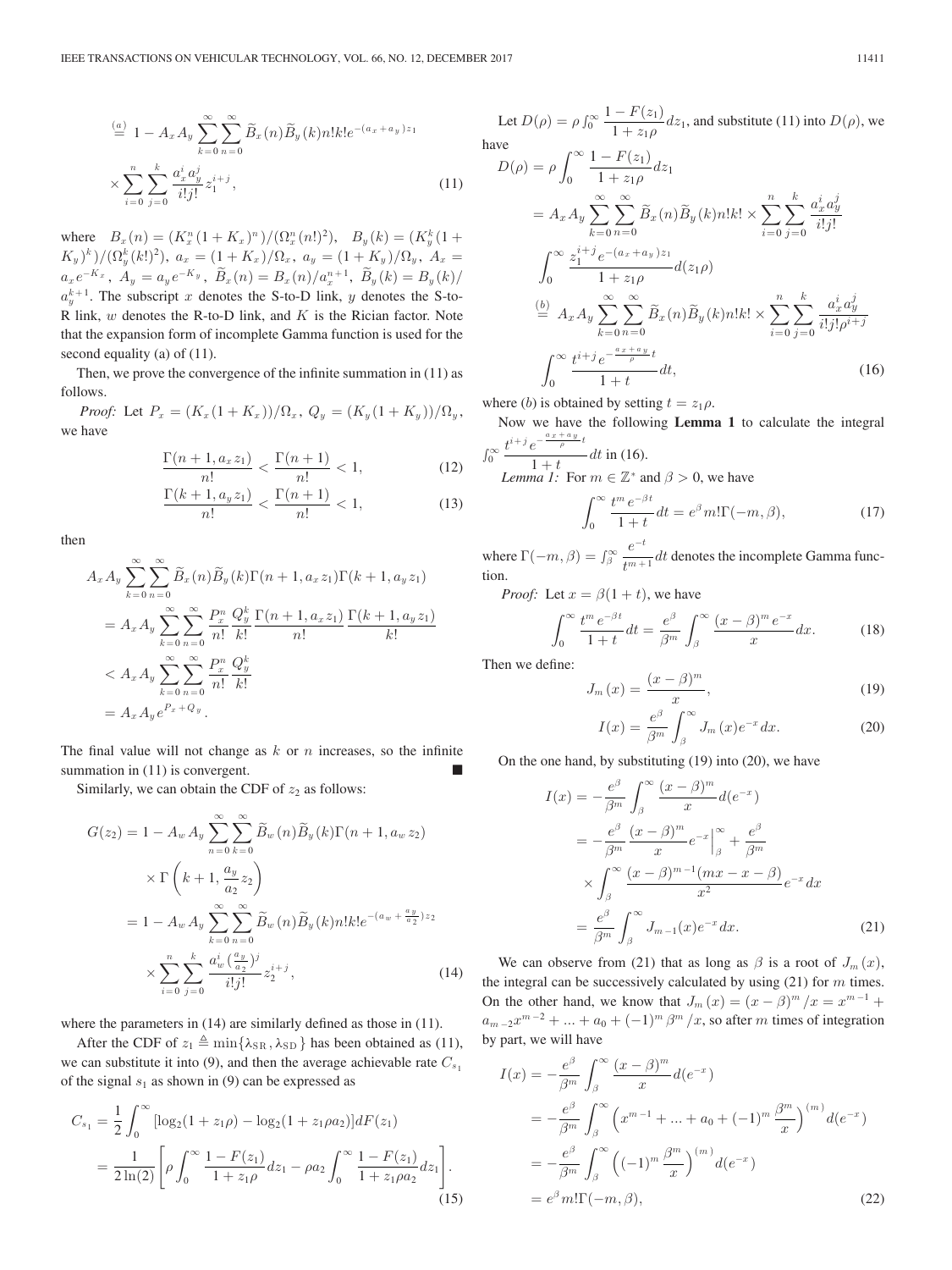where  $(\cdot)^{(m)}$  denotes *m*-order derivation.

Substitute (17) in **Lemma 1** into (16), we can get the final exact expression of  $C_{s_1}$  as

$$
C_{s_1} = \frac{1}{2\ln(2)} (D(\rho) - D(\rho a_2)), \tag{23}
$$

where

$$
D(\rho) = A_x A_y \sum_{k=0}^{\infty} \sum_{n=0}^{\infty} \widetilde{B}_x(n) \widetilde{B}_y(k) n! k!
$$
  
 
$$
\times \sum_{i=0}^{n} \sum_{j=0}^{k} \frac{(i+j)!}{i!j!} \frac{a_x^i a_y^j}{\rho^{i+j}} e^{\frac{a_x + a_y}{\rho}} \Gamma\left(-i - j, \frac{a_x + a_y}{\rho}\right), (24)
$$

and  $D(\rho a_2)$  shares the same form as  $D(\rho)$ .

Similarly, we can derive the exact expression of  $C_s$ , as

$$
C_{s_2} = \frac{1}{2\ln(2)} A_w A_y \sum_{k=0}^{\infty} \sum_{n=0}^{\infty} \widetilde{B}_w(n) \widetilde{B}_y(k) n! k! \times \sum_{i=0}^n \sum_{j=0}^k
$$
  
 
$$
\times \frac{(i+j)!}{i!j!} \frac{a_w^i (a_y/a_2)^j}{\rho^{i+j}} e^{\frac{aw + ay/a_2}{\rho}} \Gamma(-i-j, \frac{a_w + a_y/a_2}{\rho}).
$$
 (25)

Although we have derived the exact expressions of the achievable rates of  $s_1$  and  $s_2$  in (23) and (25) respectively, such expressions are very complicated, since the incomplete Gamma function is difficult to calculate. Thus, it is still difficult to get the exact values of the achievable rates, which motivates us to propose an approximation method to solve this problem in the next subsection.

#### *B. Achievable Rate Approximation*

In this subsection, we propose an approximation method using Gauss-Chebyshev Integration [12] to simplify the numerical calculation of the incomplete Gamma function  $\Gamma(-m, \beta)$ . However, Gauss-Chebyshev Integration is used on the limited interval  $[-1, 1]$ , while the integral intervals in incomplete Gamma functions of (23) and (25) are infinite intervals. Thus, we set  $t = 2\beta \frac{1}{x} - 1$  and convert the incomplete Gamma function as

$$
\Gamma(-m,\beta) = \left(\frac{1}{2\beta}\right)^m \int_{-1}^1 \frac{1}{\sqrt{1-t^2}} (t+1)^{m-1} e^{-\frac{2\beta}{t+1}} \sqrt{1-t^2} dt
$$

$$
= \left(\frac{1}{2\beta}\right)^m \frac{\pi}{n} \sum_{l=1}^n \left(\cos\left(\frac{2l-1}{2n}\pi\right) + 1\right)^{m-1}
$$

$$
\times e^{-\frac{2\beta}{\cos\left(\frac{2l-1}{2n}\pi\right)+1}} |\sin\left(\frac{2l-1}{2n}\pi\right)|, \tag{26}
$$

where  $n$  is the approximation order. Substituting  $(26)$  into the exact expression of the achievable rate (23), we can finally obtain the approximation of (23) as

$$
C_{s_1} = \frac{1}{2\ln(2)} \Big( D(\rho) - D(\rho a_2) \Big), \tag{27}
$$



Fig. 2. Achievable rates for the NOMA-based CRS over Rician fading channels.

where

$$
D(\rho) = A_x A_y \sum_{k=0}^{\infty} \sum_{n=0}^{\infty} \widetilde{B}_x(n) \widetilde{B}_y(k) n! k! \times \sum_{i=0}^n \sum_{j=0}^k \frac{(i+j)!}{i!j!} \frac{a_x^i a_y^j}{\rho^{i+j}}
$$

$$
\times e^{\frac{a_x + a_y}{\rho}} \left(\frac{1}{2^{\frac{a_x + a_y}{\rho}}}\right)^{i+j} \frac{\pi}{n} \sum_{l=1}^n \left(\cos\left(\frac{2l-1}{2n}\pi\right) + 1\right)^{i+j-1}
$$

$$
\times e^{-\frac{2^{\frac{a_x + a_y}{2n}} \pi}{\cos\left(\frac{2l-1}{2n}\pi\right) + 1}} |\sin\left(\frac{2l-1}{2n}\pi\right)|, \tag{28}
$$

and  $D(\rho a_2)$  shares the same form as  $D(\rho)$ . Similarly, (25) can be approximated as

$$
C_{s_2} = \frac{1}{2\ln(2)} A_w A_y \sum_{k=0}^{\infty} \sum_{n=0}^{\infty} \tilde{B}_w(n) \tilde{B}_y(k) n! k! \sum_{i=0}^n \sum_{j=0}^k \frac{(i+j)!}{i!j!}
$$
  
 
$$
\times \frac{a_w^i (a_y/a_2)^j}{\rho^{i+j}} e^{\frac{aw + ay/a_2}{\rho}} \left(\frac{1}{2\frac{a_w + a_y/a_2}{\rho}}\right)^{i+j} \frac{\pi}{n} \sum_{l=1}^n
$$
  
\n
$$
\left(\cos\left(\frac{2l-1}{2n}\pi\right)+1\right)^{i+j-1} \times e^{-\frac{2\frac{aw + a_y/a_2}{\rho}}{\cos\left(\frac{2l-1}{2n}\pi\right)+1} \left|\sin\left(\frac{2l-1}{2n}\pi\right)\right|.
$$
  
\n(29)

Thus, the approximated achievable rates (27) and (29) can be conveniently calculated numerically, and their accuracy will be validated by the simulation results in the next section.

## IV. NUMERICAL RESULTS AND SIMULATIONS

In this section, we compare the analytical results obtained in the previous Section III with Monte Carlo simulations to validate their accuracy. Specifically,  $10<sup>5</sup>$  realizations of Rician distribution random variables are generated, and the approximation order for Gauss-Chebyshev Integration is set as 100.

Fig. 2 presents the achievable rate performance of  $s_1$ ,  $s_2$  and the corresponding sum rate of the NOMA-based CRS against the power allocation coefficient  $a_2$ . In the model of Rician fading channel, the parameter  $\Omega$  denotes the average power gain of the channel [13], which